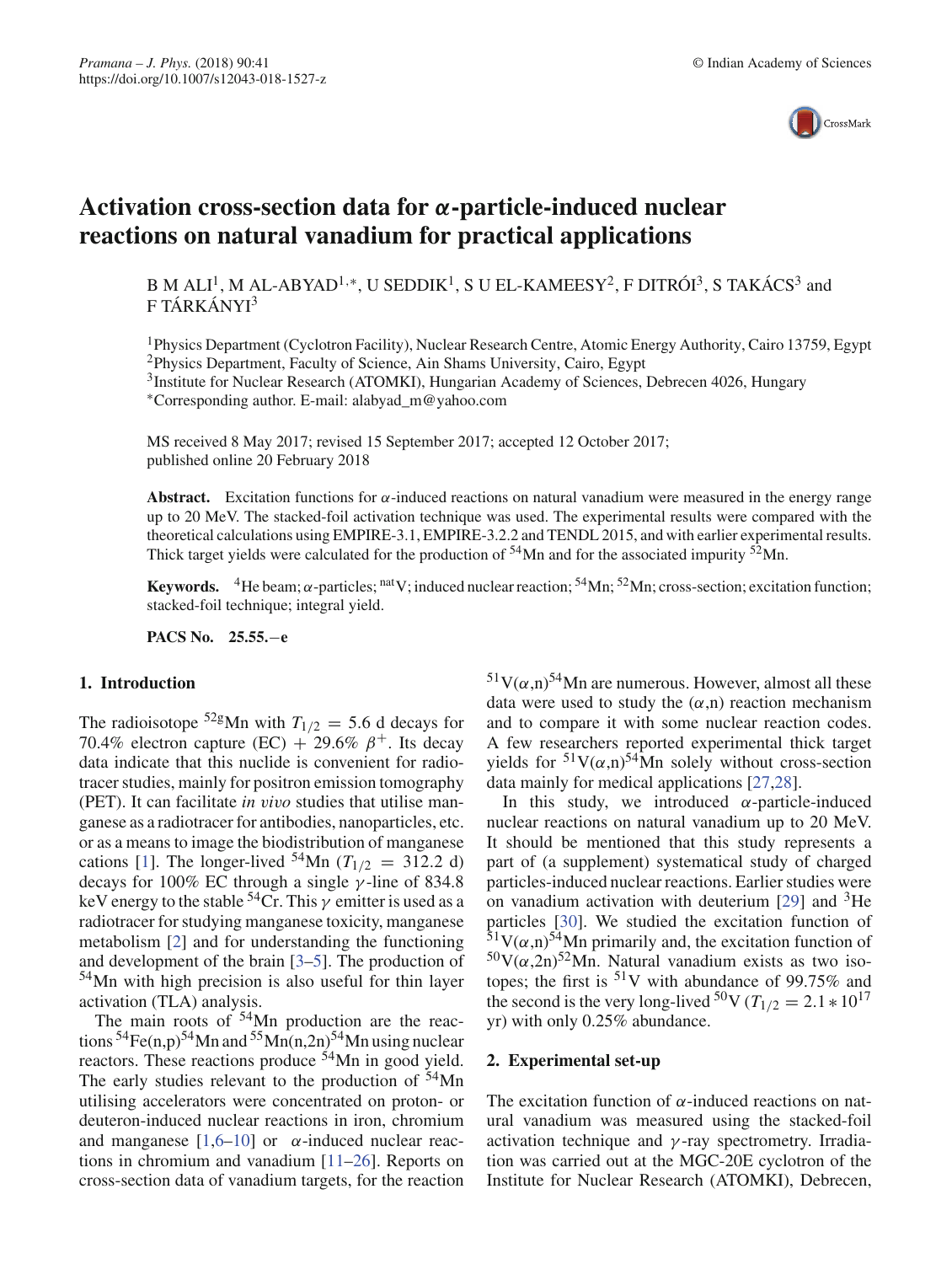| Product | Contributing reactions | $Q$ -Value (MeV) | Threshold energy $E_{\text{th}}$ (MeV) |
|---------|------------------------|------------------|----------------------------------------|
| $54$ Mn | $51V(\alpha,n)$        | $-2.3$           | 2.5                                    |
| $52$ Mn | $50V(\alpha,2n)$       | $-12.2$          | 13.2                                   |
|         | $51V(\alpha,3n)$       | $-23.3$          | 25.1                                   |

**Table 1.** Contributing reactions kinematics (taken from [35]).

Hungary. Using external α-particle beam of 20 MeV, irradiation took place at a constant beam current of 108 nA for about 80 min. The energy and intensity of the extracted beam was derived from the accelerator setting. The incident energy was determined online using a fully automated system [31]. For current measurement, the target stack was irradiated in a Faraday cup target holder, with a beam collimator and a secondary electron suppresser. The effective beam diameter on the target was about 7 mm. The target assembly consisted of nine high-purity (>99.98%; supplied by Goodfellow) natural vanadium foils (thickness:  $8.41 \mu m$ ) sandwiched with three high-purity natural Ti monitor foils of 12  $\mu$ m thickness.

The monitor foils were mainly used for the exact determination of the beam intensity and energy by taking into account the comparison of the re-measured excitation function of  $\text{natTi}(\alpha, x)$ <sup>51</sup>Cr reaction, over the studied energy domain with the recommended values in the updated version of IAEA-TECDOC 1211 [32]. They also serve as projectile energy degraders. The energy degradation along the stack was calculated using the code SRIM-2013 based on Ziegler's polynomial approximations for the stopping power of energetic charged particles in all elements [33]. The incident energy at the middle of the first foil was estimated to be 19.5 MeV. This is the average value between the entrance and departure energies from the first foil. The uncertainty on the median energy increases along the stack from 0.2 MeV in the first foil up to 0.7 MeV in the last foil due to uncertainty on the primary incident energy, uncertainty on the thickness of target foils and energy straggling.

Without chemical separation, the activity of the produced radionuclides was measured using HPGe detectors of high resolution (2 keV at the 1333 keV  $\gamma$ -ray peak) coupled to acquisition/analysis software. Their efficiencies were calculated experimentally with the standard sources  $^{152}$ Eu and  $^{133}$ Ba for different distances ranging between 6 and 20 cm. Measurements of the induced activity started in the same day of irradiation. The second activity measurement was done over 1–4 days after the end of bombardment (EOB). After two weeks, longer measurements (12–24 h) started to achieve good counting statistics. Spectra analyses were done using the program FGM [34].



**Figure 1.** Present versus recommended excitation function of the monitor reaction  $<sup>nat</sup>Ti(\alpha, x)^{51}Cr$ .</sup>

The cross-sections were calculated using the wellknown activation formula from the observed activities of the product nuclei, beam and target parameters. The two reported cross-section data represent isotopic crosssections and thus the data have been extrapolated to 100% enrichment for each reaction.

Decay data of the products and contributing reaction kinematics were taken from [35]. The contributing reaction kinematics are given in table 1. Comparison between excitation function of the monitor reaction  $n^{\text{nat}}$ Ti $(\alpha, x)^{51}$ Cr and the recommended data of the IAEA-TECDOC 1211 [32] is shown in figure 1.

The total uncertainty on the cross-section values was evaluated in the same way as in many previous publications in the standard way [36], by taking the square root of the sum of the square of all individual contributions. Uncertainties involved in the calculations are counting statistics (1–12%), effective target thickness (5%), beam current (7%), detector efficiency (7%) and decay data (3%). The total determined uncertainties were about 12– 17%.

### **3. Model calculations**

Theoretical calculations of the excitation functions were performed using two familiar nuclear models: EMPIRE (two versions 3.1 and 3.2.2) [37,38] and TALYS-1.6 [39]. Both of them include several nuclear reaction codes and nuclear data libraries in their model systems. A brief description of the EMPIRE-3.1, TALYS-1.6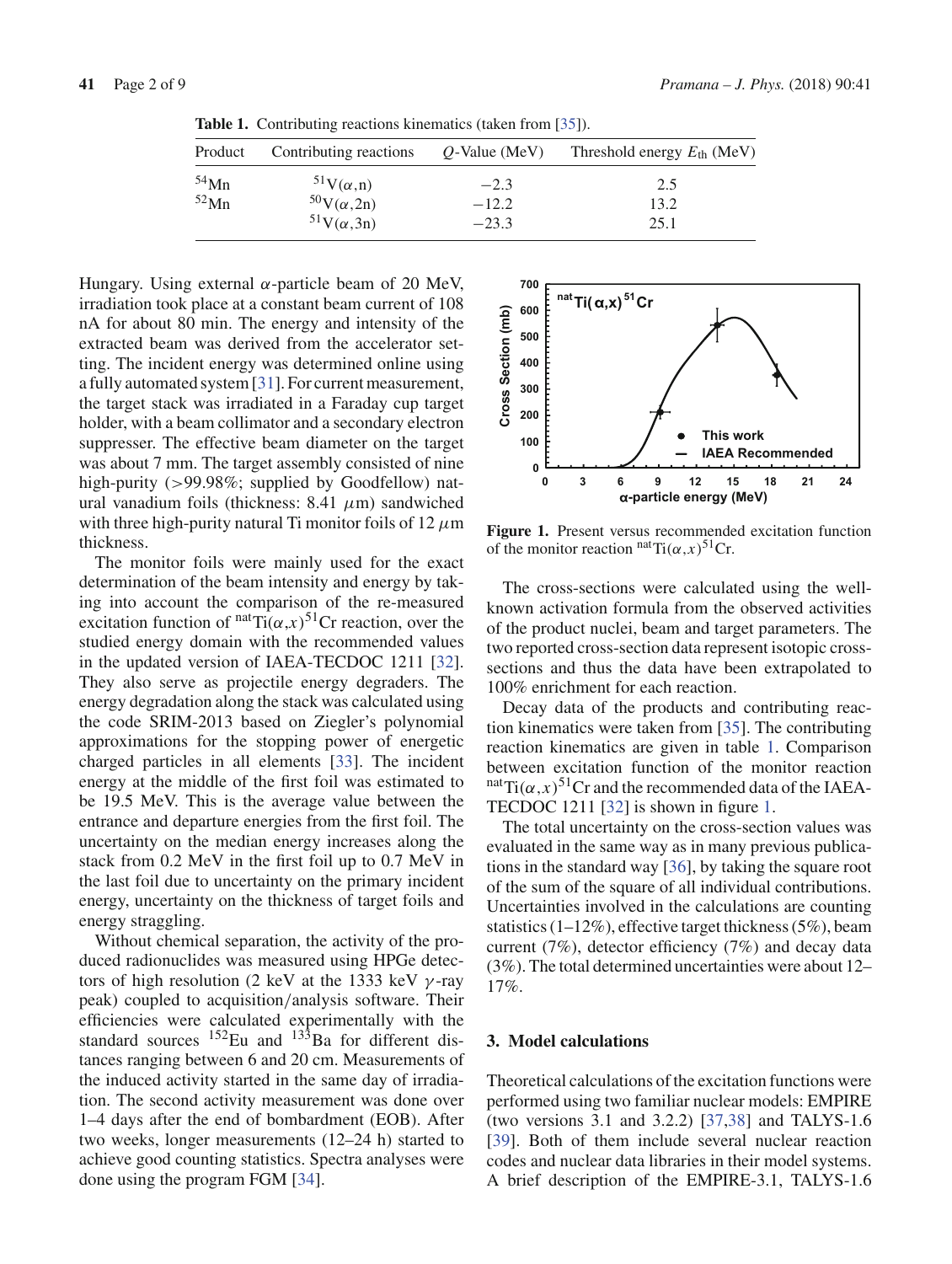models and the involved nuclear codes can be seen in [40–42]. EMPIRE-3.2.2 (Malta) is a new version that can be installed in windows XP or higher versions. The code contains various models for nuclear reaction mechanisms, level densities and optical models. Pre-equilibrium processes were calculated using the phenomenological exciton model PCROSS with mean free path parameter values  $K_{\text{mfp}} = 0, 1.05, 1.5$ and 2. The nuclear level densities in EMPIRE-3.2.2 code are described by four different models. Three models are phenomenological: Enhanced generalised superfluid model (EGSM), generalised superfluid model (GSM) and Gilbert–Cameron model (GCM). The fourth model is based on Hartree–Fock–Bogoliubov microscopic model (HFBM). The four models are already included in the reference input parameter library (RIPL-3) [43]. The following parameters also are included in the RIPL-3: nuclear masses, ground-state deformations, nuclear levels and their characteristics, gamma strength functions, fission barriers and optical model parameters. Various local and global optical model parameters (OMP) were found in the RIPL-3. Different sets of parameters were used in our cross-section calculations. TALYS theoretical data represent the library TENDL 2015 which is based on default and adjusted TALYS-1.6 calculations [44]. A recommended curve for the excitation function of  $51V(\alpha,n)$ <sup>54</sup>Mn was constructed by data fitting of the present and literature cross-section data.

### **4. Results and discussion**

The excitation functions for  $51V(\alpha,n)$ <sup>54</sup>Mn- and  $50V(\alpha,2n)$ <sup>52</sup>Mn-induced nuclear reactions were measured from their respective threshold up to 20 MeV. Each radionuclide was identified by its characteristic  $\gamma$ -rays (mentioned in the text). The measured cross-section values and their uncertainties are presented in table 2. The present experimental cross-section data are shown in

Table 2. Cross-section values and uncertainties for the <sup>54</sup>Mn and 52Mn production.

| Mean energy (MeV) | Cross-section (mb) |              |  |  |  |  |
|-------------------|--------------------|--------------|--|--|--|--|
|                   | $54$ Mn            | 52Mn         |  |  |  |  |
| $19.5 \pm 0.3$    | $196 \pm 24$       | $378 + 55$   |  |  |  |  |
| $17.3 \pm 0.4$    | $363 \pm 42$       | $251 \pm 40$ |  |  |  |  |
| $16.2 \pm 0.4$    | 488±57             | $180 + 28$   |  |  |  |  |
| $15.0 \pm 0.5$    | $626 \pm 73$       | $78 + 13$    |  |  |  |  |
| $12.3 \pm 0.6$    | $623 \pm 72$       |              |  |  |  |  |
| $10.8 \pm 0.7$    | $505 \pm 58$       |              |  |  |  |  |
| $7.2 \pm 0.9$     | $42 + 5$           |              |  |  |  |  |
| $4.9 \pm 1.0$     | $3 \pm 0.5$        |              |  |  |  |  |

figures 2–6 together with the experimental results in the literature and the theoretical calculations.

## 4.1 <sup>51</sup>*V(*α*,n)*54*Mn reaction*

The cross-section is totally isotopic and the reaction is the pure  $(\alpha, n)$  reaction. The cross-section dataset represents direct cross-section as there is no cumulative contribution. Cross-section measurements were performed using the single line in  $54$ Mn decay scheme  $(E<sub>V</sub> = 834.8 \text{ keV}, I<sub>V</sub> = 99.976\%)$ . The excitation function increases up to a maximum value at 12–15 MeV. Its experimental threshold at 5 MeV is in correspondence with the  $(\alpha, n)$  channel threshold energy at 2.5 MeV. Figure 2 shows a comparison between our experimental data and the data found in the literature as well as theoretical EMPIRE-3.1 and TENDL 2015 calculations.

The overall trend of all experimental data is a highenergy tail following a peak. The data in the rising and tail parts are in agreement with each other, while the data in the peak region are fairly more scattered. Almost all errors are due to uncertainty in energy determination in the stacks because of the higher energy of incoming  $\alpha$ -particles. Accordingly, these scattered data points correspond to the foils at the end of their stacks. The only exceptions are the data of  $[13,23]$ . These data show shifts towards lower and higher energies respectively.

The data in [13,15,20] built up the rising part of the excitation function. These data are consistent with each other and with the other experiments except the highenergy part of Vlieks *et al* [13]. It shows a shift towards lower energies and displays a cross-section value higher than other experiments by about 30%.

Measurements by Iguchi *et al* [11] covered the energy range 30 MeV $\rightarrow$ 7 MeV. Their data are consistent with the other experimental data except for one point at 7 MeV which shifted towards low energies by about 2 MeV. Bowman and Blann covered the energy range 85 MeV–7 MeV [12]. Their data are more or less in agreement with other data especially in the high-energy range. In the low-energy range two cross-section points, that correspond to the last two foils in the stack, show more scattering than other data.

The data reported in [14,24] covered the high-energy tail of the excitation function. Their data are in good agreement with each other and with the overall excitation function.

The experimental data in  $[16, 19, 22]$  are in good agreement with each other. These data are also consistent with the other experiments except at one point for each. These points correspond to the last foil in each stack. In Singh *et al* [22] measurements, we observed that the displayed data in EXFOR database are actually about ten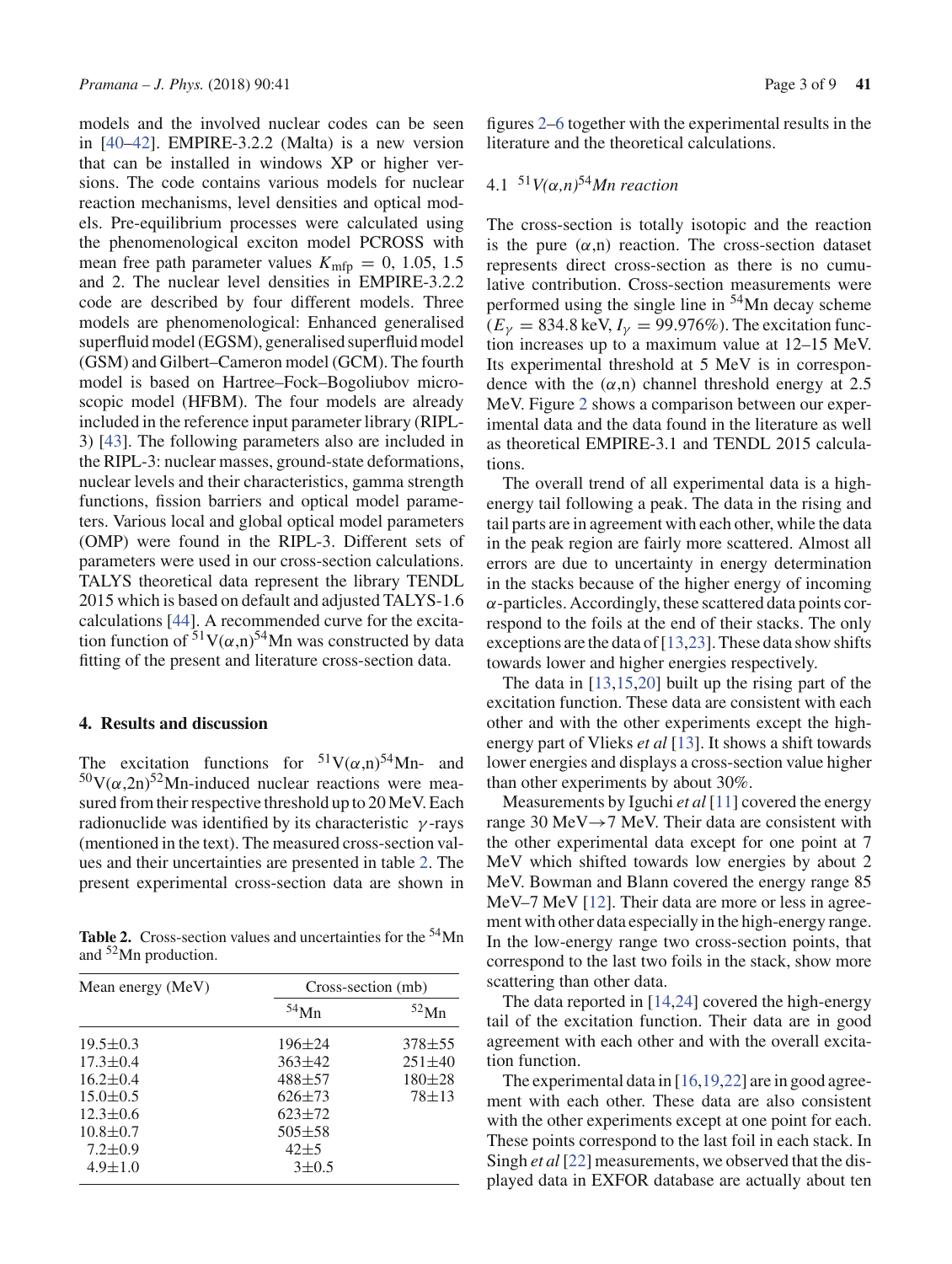

**Figure 2.** Experimental and theoretical excitation functions of  ${}^{51}V(\alpha,n){}^{54}Mn$  nuclear reaction.

times larger than other experimental data. In their original paper, the authors introduced this reaction in two figures. The first one displayed lots of excitation functions. The second figure displayed only the  $51V(\alpha,n)$ reaction. The data in the first figure are about ten times the data of the second. EXFOR data are taken from the first figure (the wrong one) while, we postulated the data in the second one as the right data.

Measurements by Levkovskij [17] are consistent with the other experimental results in the high-energy tail. Levkovskij data in the rising part and peak region are somewhat scattered. Sonzogni *et al* experimental data [18] covered a wide energy range (85 MeV–6 MeV). The first cross-section point at 6 MeV shows a shift towards lower energy, while all other data show a shift towards high energies. The data reported in [21] are not consistent with the other experiments. These data show a shift towards high energies.

Chowdhury *et al* [23] results are consistent with other results in the rising part of the excitation function, while the data in the high-energy tail show a shift towards high energies. Their maximum reported value is higher than other experiments by about 15%. One data point by Peng *et al* [25] in the peak region is lower than other experiments by about 15%. The remaining points measured by Peng *et al* [25] are in good agreement with other experimental data.

The results of theoretical calculations using EMPIRE-3.1 and TENDL have the same trend as that of the experimental excitation function. EMPIRE-3.1 code data match more or less with the experimental data in the tail region while overestimating them in both rising and peak regions. TENDL library calculations reproduce the rising part of the experimental data while they underestimate the tail region.



**Figure 3.** Comparison between selected experimental (markers) and theoretical excitation functions (lines) based on EMPIRE-3.1 and EMPIRE-3.2.2 calculations of  $51V(\alpha,n)^{54}$ Mn reaction.

Calculation of the nuclear reaction cross-section of this reaction was also performed using the code EMPIRE-3.2.2 (figure 3) up to 28 MeV. This figure displays a comparison between the theoretical EMPIRE-3.2.2 calculations and selected experimental data. The selected data points represent consistent data from different groups. In EMPIRE-3.2 calculations, various combinations between the level density models and PCROSS mean free path values ( $K_{\text{mfp}} =$ 0, 1.05, 1.5 and 2) were used. For all level density models, regardless of the mean free path value, EMPIRE-3.2 excitation functions match with that calculated by EMPIRE-3.1 (default parameters) except for the GCM model. Using GCM level density model with different mean free path values result in lower cross-section values than those calculated by other models. During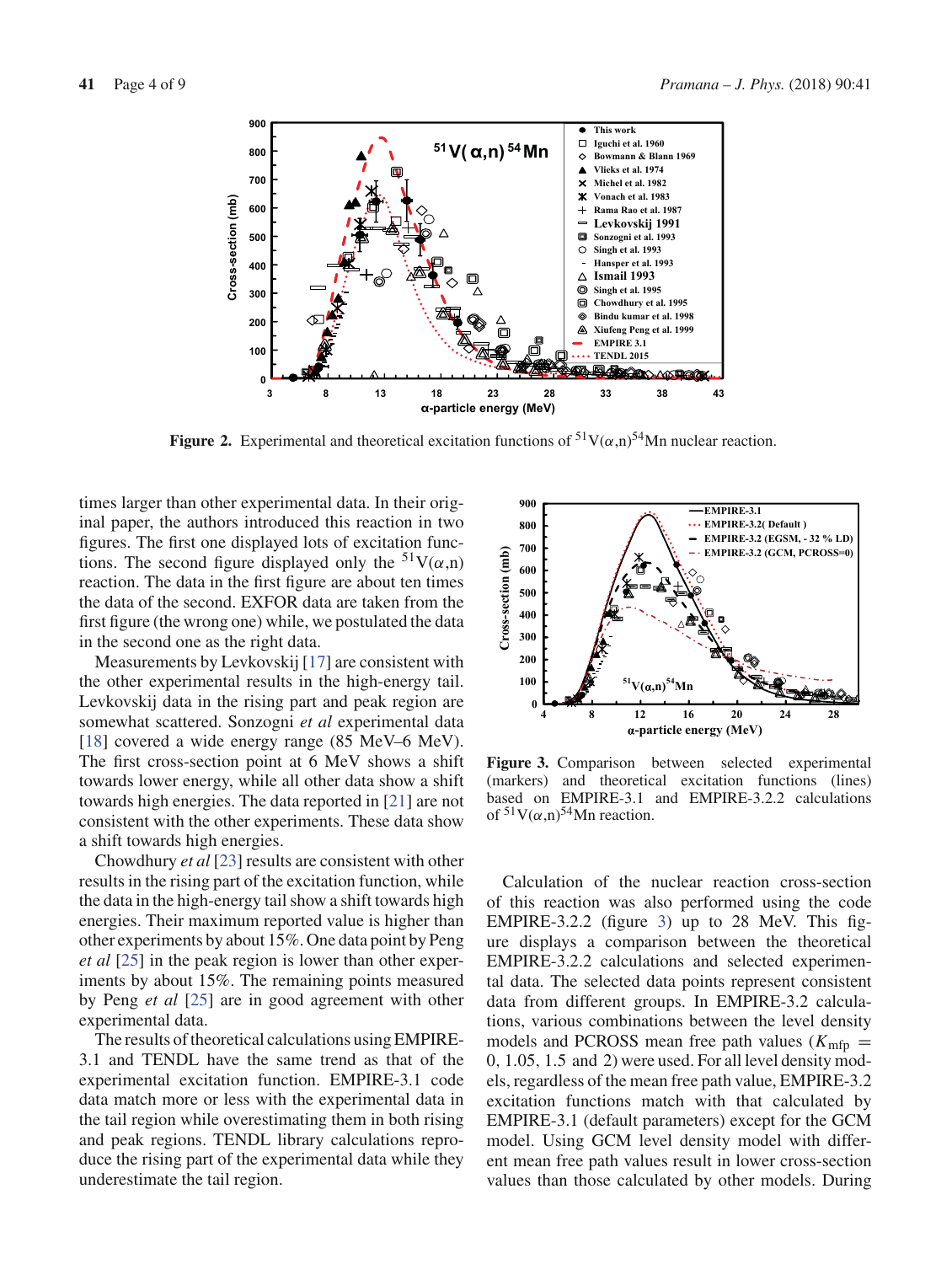

**Figure 4.** Comparison between experimental data and the recommended fit of  ${}^{51}V(\alpha,n){}^{54}Mn$  excitation function. The black dotted lines are the 95% confidence of the fitting curve.

calculations, we noted that increasing the mean free path value does not affect the calculated excitation functions at rising and peak regions. There were only small variations at the high-energy tails. Using the EGSM model for nuclear level density description regardless of the mean free path value, the calculated excitation function matches the experimental data with an energy shift about 1 MeV if the level density parameter is reduced by 32%.

So, theoretical calculations predict only the shape of the excitation function with different magnitudes. For good prediction of both shape and magnitude, we estimated best fit of the experimental data using the commercially available program table curve-2d [45]. Experimental data were inserted to the program, then a polynomial and rational fitting started. The data points beyond the  $3\sigma$  limits were neglected during fitting procedure. Also the scattered data points that have high deviations were discarded as they disturb the fitting process. The recommended fitting and its 95% confidence limits of excitation function are shown in figure 4 together with the experimental data. The encircled data represent the data neglected during fitting process. Numerical values of the recommended cross-section data and their 95% confidence limits are given in table 3. A comparison between the recommended curve and theoretical EMPIRE-3.2 calculations (using EGSM level density model and decreasing level density parameter by 32%) as well as the selected experimental data are given in figure 5.

# 4.2 <sup>50</sup>*V(*α*,*2*n)*52*Mn reaction*

There are three intense  $\gamma$ -lines in its decay scheme  $(E_{\gamma} = 744.2 \text{ keV}, I_{\gamma} = 90\%), (E_{\gamma} = 935.5 \text{ keV},$  $I_V = 94.5\%$ ) and  $(E_V = 1434.1 \,\text{keV}, I_V = 100\%$ ). These  $\gamma$ -lines were used in the cross-section measurements. Again the cross-section is totally isotopic and the reaction is pure  $(\alpha, 2n)$ . The cross-section dataset represents cumulative data because of a small contribution from the isomeric transition ( $52 \text{m}$ Mn,  $T_{1/2} = 21.2 \text{ min}$ , 1.75% IT). Consequently, evaluation of the concerned ground state was started after the total decay of its isomeric state.

As the whole contribution of the excitation function in our energy range comes only from the low abundance of  $50<sup>o</sup>$ , low cross-section values were expected for this reaction. So, we normalised our cross-section data to 100% enrichment of  $50V$ . As seen from table 1, at energies >25 MeV, the channel  $51V(\alpha,3n)$  starts to contribute and it governs the excitation function to the extent that  $(\alpha, 2n)$  channel contribution can be neglected. The excitation function increased from 78 mb at about 15 MeV to 378 mb at the end of our energy range (figure 6). One dataset of Xuifeng Peng *et al* is found in the literature for this reaction [25]. Their results are in good agreement with ours and reveal a peak around 22 MeV out of our energy range.

The theoretical data based on TENDL 2015 match the experimental excitation function in shape and magnitude up to about 18 MeV, then underestimate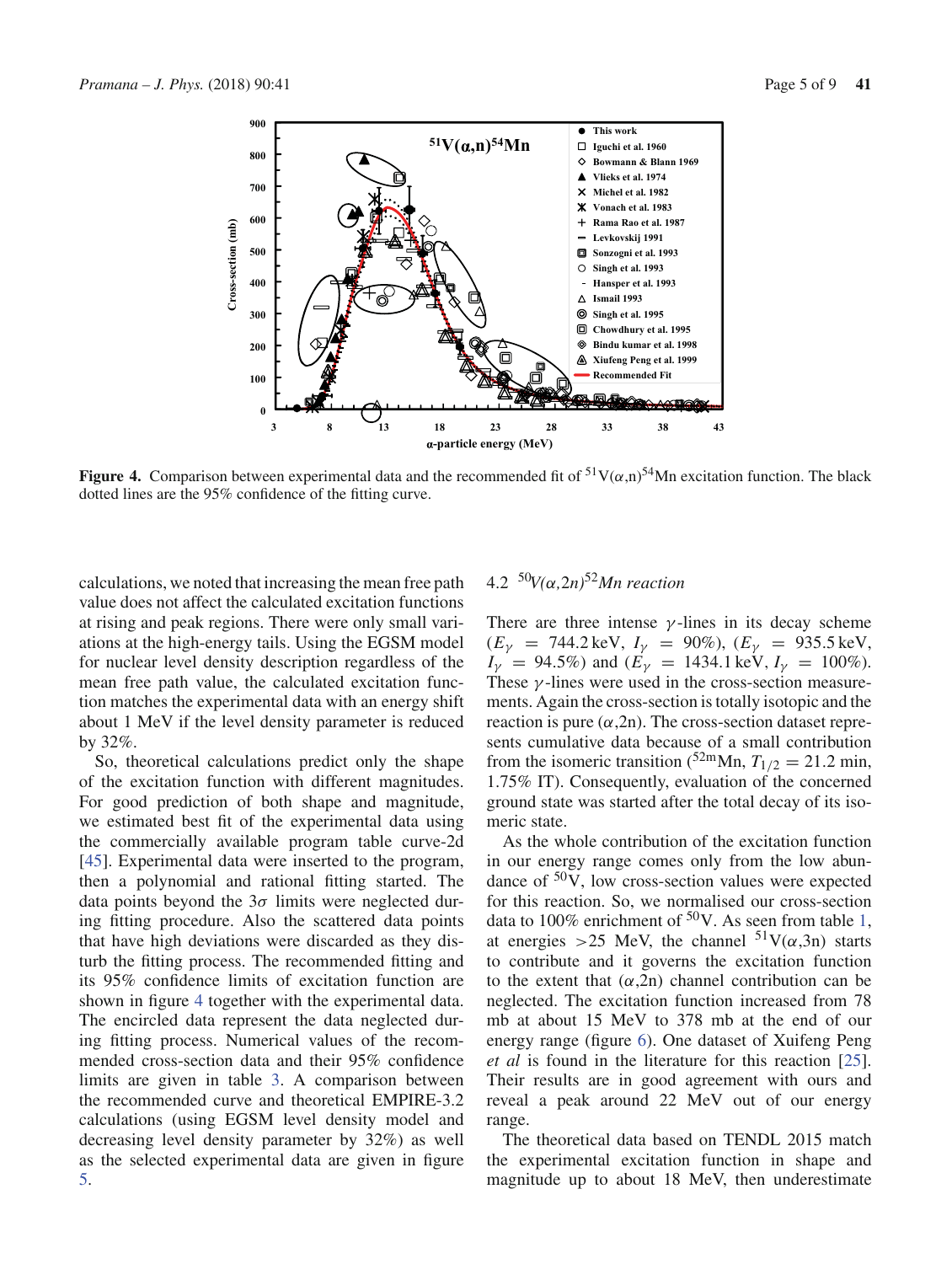**Table 3.** Recommended cross-section data for the <sup>51</sup>V( $\alpha$ ,n)<sup>54</sup>Mn reaction.

| $E$ (MeV) | $\sigma$ (mb) |       | 95% Conf. limit | $E$ (MeV) | $\sigma$ (mb) | 95% Conf. limit |       | $E$ (MeV) $\sigma$ (mb) |      |       | 95% Conf. limit |  |
|-----------|---------------|-------|-----------------|-----------|---------------|-----------------|-------|-------------------------|------|-------|-----------------|--|
|           |               | Upper | Lower           |           |               | Upper           | Lower |                         |      | Upper | Lower           |  |
| 5         | 0.26          | 0.23  | 0.29            | 15        | 566.1         | 549.6           | 582.6 | 27                      | 38.7 | 37.6  | 39.8            |  |
| 5.5       | 1.16          | 1.10  | 1.22            | 15.5      | 529.1         | 514.1           | 544.1 | 27.5                    | 36.0 | 34.9  | 37.0            |  |
| 6         | 4.2           | 4.0   | 4.4             | 16        | 486.2         | 472.2           | 500.1 | 28                      | 33.5 | 32.5  | 34.6            |  |
| 6.5       | 12.2          | 11.8  | 12.7            | 16.5      | 439.6         | 426.8           | 452.4 | 28.5                    | 31.4 | 30.5  | 32.4            |  |
| $\tau$    | 29.5          | 28.3  | 30.7            | 17        | 391.9         | 380.5           | 403.3 | 29                      | 29.6 | 28.6  | 30.5            |  |
| 7.5       | 60.1          | 57.5  | 62.7            | 17.5      | 345.3         | 335.4           | 355.1 | 29.5                    | 27.9 | 27.0  | 28.8            |  |
| 8         | 106.7         | 102.0 | 111.4           | 18        | 301.4         | 293.1           | 309.7 | 30                      | 26.4 | 25.5  | 27.3            |  |
| 8.5       | 167.9         | 160.6 | 175.2           | 18.5      | 261.6         | 254.6           | 268.5 | 30.5                    | 25.1 | 24.2  | 25.9            |  |
| 9         | 238.6         | 228.6 | 248.6           | 19        | 226.2         | 220.3           | 232.0 | 31                      | 23.7 | 22.8  | 24.6            |  |
| 9.5       | 311.4         | 298.2 | 324.6           | 19.5      | 195.5         | 190.5           | 200.6 | 31.5                    | 22.5 | 21.6  | 23.4            |  |
| 10        | 379.8         | 362.6 | 396.9           | 20        | 169.4         | 164.9           | 173.8 | 32                      | 21.2 | 20.4  | 22.1            |  |
| 10.5      | 440.0         | 418.6 | 461.5           | 20.5      | 147.3         | 143.4           | 151.2 | 32.5                    | 20.1 | 19.2  | 20.9            |  |
| 11        | 492.5         | 467.5 | 517.4           | 21        | 128.9         | 125.4           | 132.3 | 33                      | 18.9 | 18.1  | 19.7            |  |
| 11.5      | 547.3         | 520.1 | 574.6           | 21.5      | 113.5         | 110.3           | 116.6 | 33.5                    | 17.9 | 17.1  | 18.6            |  |
| 12        | 591.1         | 563.3 | 618.9           | 22        | 100.6         | 97.8            | 103.4 | 34                      | 16.9 | 16.1  | 17.6            |  |
| 12.3      | 610.5         | 582.9 | 638.1           | 22.5      | 89.7          | 87.2            | 92.2  | 34.5                    | 16.0 | 15.3  | 16.7            |  |
| 12.5      | 620.2         | 592.9 | 647.5           | 23        | 80.5          | 78.3            | 82.8  | 35                      | 15.2 | 14.5  | 15.9            |  |
| 12.8      | 629.8         | 603.1 | 656.6           | 23.5      | 72.6          | 70.6            | 74.6  | 35.5                    | 14.5 | 13.8  | 15.3            |  |
| 13        | 633.0         | 606.8 | 659.2           | 24        | 65.7          | 63.9            | 67.6  | 36                      | 14.0 | 13.2  | 14.7            |  |
| 13.2      | 631.7         | 606.2 | 657.2           | 24.5      | 59.7          | 58.1            | 61.3  | 36.5                    | 13.5 | 12.7  | 14.3            |  |
| 13.5      | 627.8         | 603.6 | 652.0           | 25        | 54.4          | 53.0            | 55.8  | 37                      | 13.1 | 12.3  | 13.8            |  |
| 13.8      | 621.4         | 598.7 | 644.1           | 25.5      | 49.7          | 48.4            | 51.0  | 37.5                    | 12.7 | 12.0  | 13.4            |  |
| 14        | 615.6         | 594.0 | 637.2           | 26        | 45.6          | 44.4            | 46.8  | 38                      | 12.4 | 11.7  | 13.0            |  |
| 14.5      | 595.2         | 576.4 | 614.0           | 26.5      | 41.9          | 40.8            | 43.1  | 38.5                    | 12.0 | 11.4  | 12.6            |  |



**Figure 5.** Recommended, theoretical and selected experimental excitation functions of  $51V(\alpha,n)$ <sup>54</sup>Mn nuclear reaction. The black dotted lines are the 95% confidence of the fitting curve.

it. EMPIRE-3.1-calculated excitation function overestimates the experimental one except at the peak region, but have the same trend. Theoretical excitation functions based on EMPIRE-3.2.2 were calculated for various combinations of different parameters. We introduced here only the attempts that result in good agreement with the experimental data (figure 6).

We got the first consistence by performing the EMPIRE-3.2 default calculations, i.e. by means of the pre-equilibrium exciton model PCROSS using mean free path parameter value  $(K_{\text{mfp}} = 1.05)$  and the refitted (EGSM) model for the determination of the nuclear level densities. Changing the level density model to the refitted (GSM) model such that the level density parameter of 52Mn decreased by 15% and using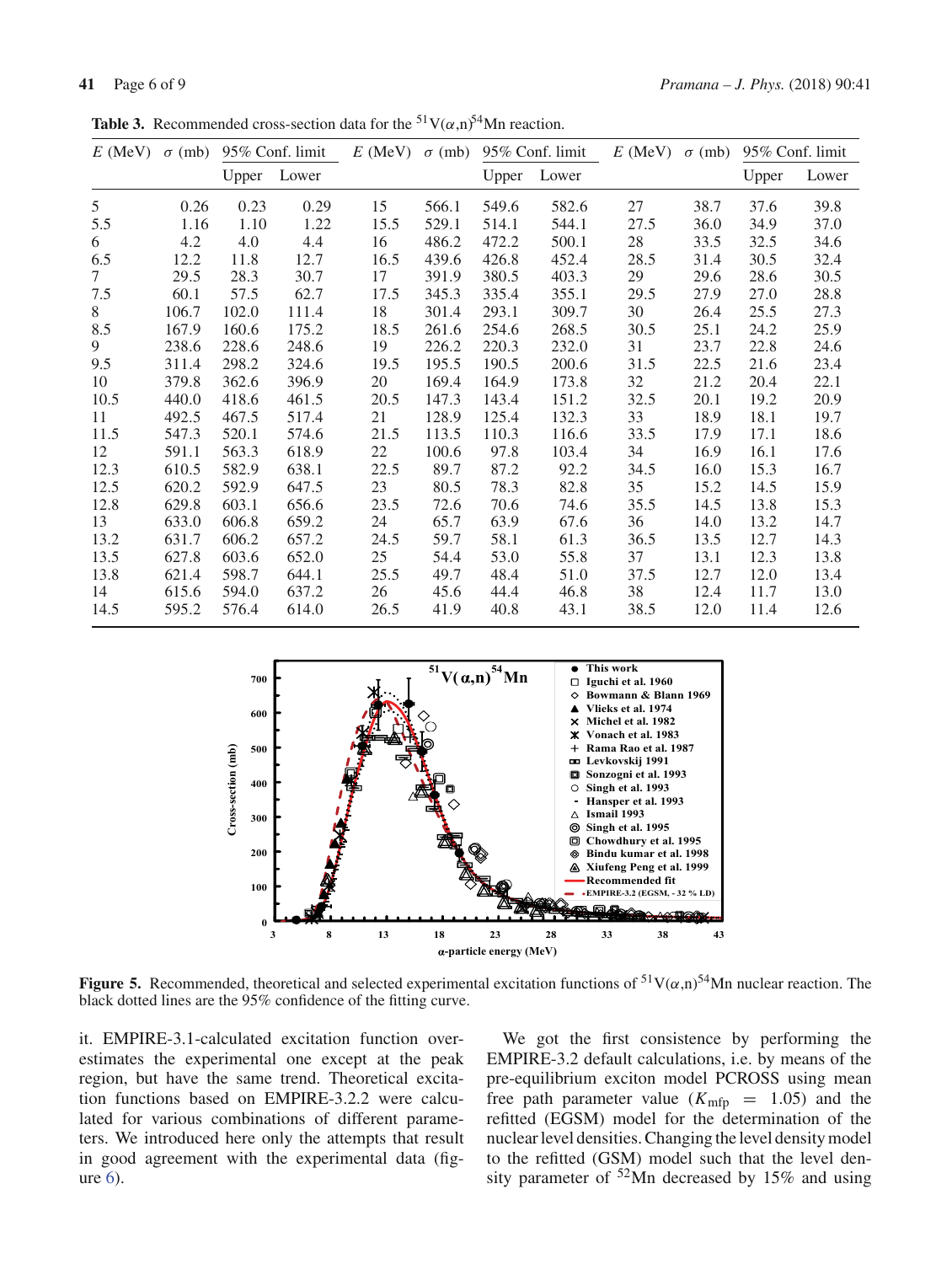

**Figure 6.** Experimental and theoretical excitation function of  $50V(\alpha,2n)$ <sup>52-cum</sup>Mn nuclear reaction.

mean free path value  $(K_{\text{mfp}} = 2)$  in the PCROSS model result in good agreement with the experimental data. The best agreement was achieved by changing the level density model to Gilbert and Cameron model from EMPIRE-2.18 (input data option in EMPIRE-3.2) and using mean free path value  $(K_{\text{mfp}} = 2)$ in the PCROSS model. Changing the level density model and the mean free path value in the PCROSS model affect obviously the excitation function in this reaction. This indicates the great contribution from preequilibrium emission. Both TENDL- and EMPIREdisplayed results represent cross-section of the  $(\alpha, 2n)$ channel only.

### **5. Integral yield**

The integral yields for the production of the radionuclides  $54$ Mn and  $52$ Mn were calculated in (MBq/ $\mu$ A · h) using our calculated recommended excitation function for 54Mn together with evaluated excitation function for 52-cumMn and the stopping power/range of α-particles in  $<sup>nat</sup>V$  (figure 7).</sup>

The long-lived radionuclide <sup>54</sup>Mn recommended integral yield amounts to 0.09 MBq/ $\mu$ A · h in the energy range  $58\rightarrow 5$  MeV. The yield of  $54$ Mn production through  $51V(\alpha,n)$  was measured experimentally in [27, 28]. The experimental value reported by Abe *et al* [27] was  $(4.7 \mu\text{Ci}/\mu\text{A} \cdot \text{h})$  (0.17 MBq/ $\mu\text{A} \cdot \text{h}$ ) for 30 MeV  $\alpha$ particles. This is more than twice our presented value at the same energy range. The integral yield presented by Krasnov and Dmitriev [28] was about 0.06 MBq/ $\mu$ A · h in the energy range  $42 \rightarrow 6$  MeV. Their result is about 26% lower than our calculated yield at the same energy range. The integral yield of  $52$ Mn was calculated using the available experimental excitation function, i.e. the present data and the data from [25]. The calculated yield for this radionuclide was about 6.7 MBq/ $\mu$ A · h in the energy range 30→13 MeV.



**Figure 7.** Integral yields of  $54$ Mn and  $52$ Mn production via  $\alpha$ -particle-induced nuclear reaction on  $\alpha$ <sup>nat</sup>V.

### **6. Conclusion**

The excitation functions of  $\alpha$ -particle-induced nuclear reactions on natural vanadium were measured using the stacked-foil activation technique and the ATOMKI cyclotron at the Institute for Nuclear Research, Debrecen, Hungary. The reactions  $51V(\alpha,n)^{54}$ Mn and  $50V(\alpha,2n)$ <sup>52</sup>Mn have been studied from their threshold up to 20 MeV. Their excitation functions were compared with earlier experimental data found in the literature as well as theoretical data from the nuclear codes EMPIRE-3.1, EMPIRE-3.2.2 and TENDL 2015 library. The available experimental cross-section data in the literature are well established below and above the peak of the excitation function while the data in the peak region are scattered. Both EMPIRE and TENDEL predict the trend of the excitation function with different magnitudes. Good agreement between EMPIRE-3.2 excitation function and the experimental data for the  $(\alpha, n)$  reaction was achieved using the EGSM level density model by decreasing the level density parameter of  $54$ Mn by 32%. Various combinations of level density models and mean free path parameters were consistent with experimental excitation function of the  $(\alpha, 2n)$  reaction.

Integral yields were calculated for the production of  $54$ Mn and  $52$ Mn. For the production of high-purity  $54$ Mn, we should decrease the production of the radionuclide  $52$ Mn and also the stable nuclide  $53$ Mn (produced via <sup>51</sup>V( $\alpha$ ,2n),  $E_{\text{th}} = 12.1$  MeV and <sup>50</sup>V( $\alpha$ ,n),  $E_{\text{th}} =$ 0.2MeV). This can be achieved by using an energy window <12 MeV which prevents consideration of the competing channels  ${}^{51}V(\alpha,2n){}^{53}Mn$ ,  ${}^{51}V(\alpha,3n){}^{52}Mn$ and  $50V(\alpha,2n)$ <sup>52</sup>Mn. The only remaining impurity is <sup>53</sup>Mn through the channel  $50V(\alpha,n)$ . However, due to the low abundance of  $50V$ , the contamination due to  $53$ Mn production will be very small. So using small-size cyclotrons and natural vanadium or enriched  $51V$  might be a convenient way to produce high-purity 54Mn.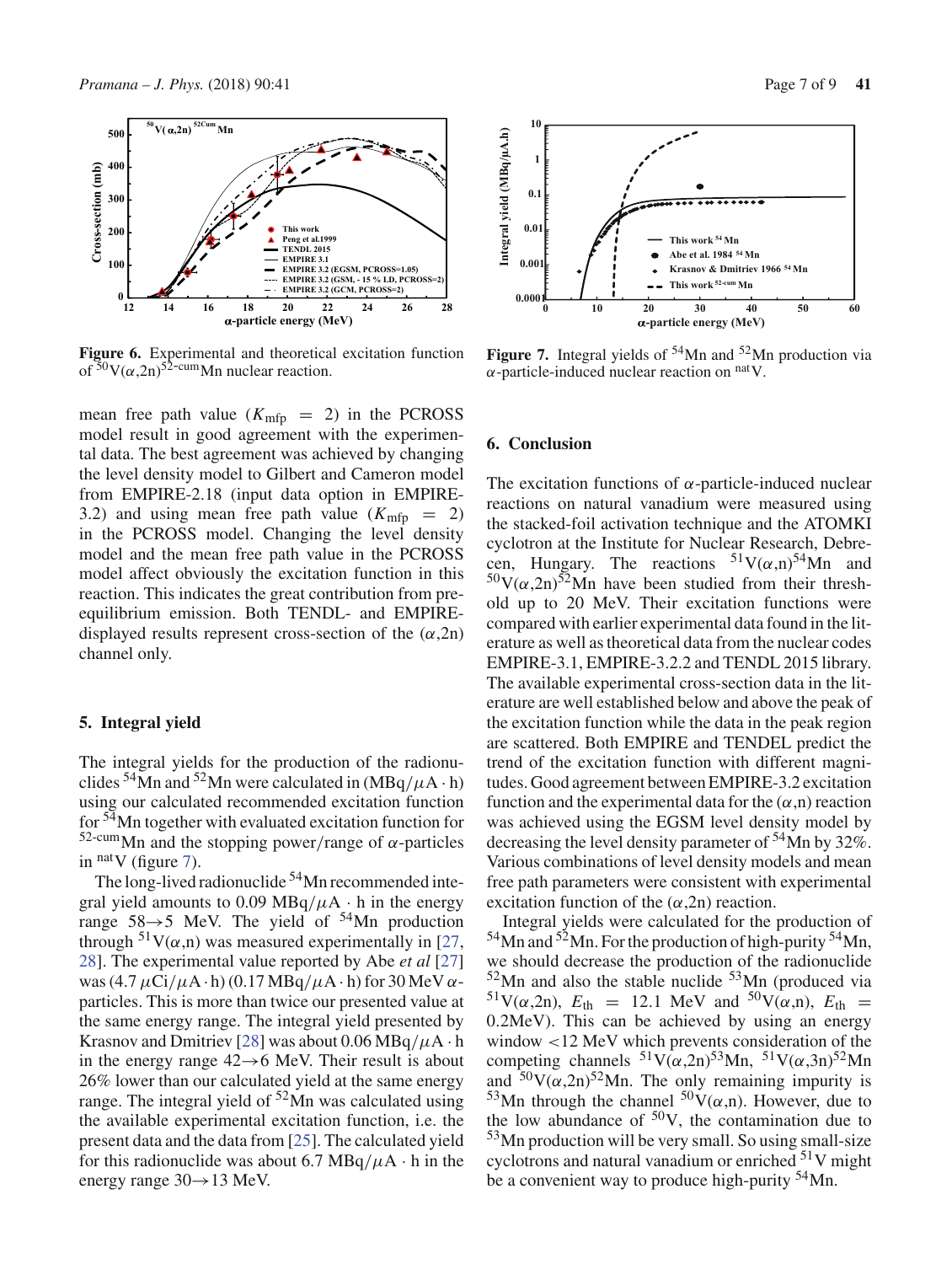### **Acknowledgements**

This work was supported and funded by Hungarian Scholarship Board through the Balassi Institute, Institute for Nuclear Research (ATOMKI), Hungarian Academy of Science and the Egyptian Academy of Scientific Research & Technology (ASRT). The authors acknowledge the staff and operators of Debrecen cyclotron for their help in performing irradiations. One of the authors (B M Ali) greatly appreciate the hospitality and support of the Institute for Nuclear Research (ATOMKI), Debrecen.

### **References**

- [1] A Lake Wooten, B C Lewis and S E Lapi, *Appl. Radiat. Isot.* **96**, 154 (2015)
- [2] P E Johnson, G I Lykken and E D Korynta, *J. Nutr*. **121**, 711 (1991)
- [3] A Takeda, S Ishwatorai and S Okada, *Brain Res.* **811**, 147 (1998)
- [4] A Takeda, *Brain Res. Rev*. **41**, 79 (2003)
- [5] M Klos, M Bartyzel and B Petelenz, *Nukleonika* **51**, 221 (2006)
- [6] M Al-Abyad, M N H Comsan and S M Qaim, *Appl. Radiat. Isot.* **67**, 122 (2009)
- [7] M Al-Abyad, I Spahn and S M Qaim, *Appl. Radiat. Isot.* **68**, 2393 (2010)
- [8] A Hermanne, R Adam Rebeles, F Tárkányi, S Takács, M Takács and A Ignatyuk, *Nucl. Instrum. Methods B* **269**, 2563 (2011)
- [9] F Ditrói, F Tárkányi, S Takács, A Hermanne, H Yamazaki, M Baba, A Mohammadi and A V Ignatyuk, *Nucl. Instrum. Methods B* **269**, 1878 (2011)
- [10] M U Khandaker, H Haba, J Kanaya and N Otuka, *Nucl. Instrum. Methods B* **316**, 33 (2013)
- [11] A Iguchi, H Amano and S Tanaka, *J. At. Energy Soc. Jpn* **2**, 682 (1960)
- [12] W W Bowman and M Blann, *J. Nucl. Phys. A* **131**, 513 (1969)
- [13] A E Vlieks, J F Morgan and S L Blatt, *J. Nucl. Phys. A* **224**, 492 (1974)
- [14] R Michel, G Brinkmann and R Stuck, *Proceedings of the Antwerp Conference on Nuclear Data for Science and Technology* (Springer, Dordrecht, Netherlands, 1982) p. 599)
- [15] H Vonach, R C Haight and G Winkler, *Phys. Rev. C* **28**, 2278 (1983)
- [16] J Rama Rao, A V Mohan Rao, S Mukherjee, R Upadhyay, N L Singh, S Agarval, L Chaturvedi and P P Singh, *J. Phys. G* **13**, 535 (1987)
- [17] V N Levkovskij, *Activation cross sections of average masses (A = 40–100) by protons and* α-*particles with average energies (E = 10–50 MeV)*(Inter Vesi, Moscow, USSR, 1991)
- [18] A A Sonzogni, A S M A Romo, H O Mosca and S J Nassiff, *J. Radioanal. Nucl. Chem.* **170**, 143 (1993)
- [19] N L Singh, S Agraval and J Rama Rao, *Can. J. Phys.* **71**, 115 (1993)
- [20] V Y Hansper, A J Morton, S G Tims, C I W Tingwell, A F Scott and D G Sargood, *J. Nucl. Phys. A* **551**, 158 (1993)
- [21] M Ismail, *Pramana J. Phys*. **40**, 227 (1993)
- [22] N L Singh, S Mukherjee, A V Mohan Rao, L Chaturvedi and P P Singh, *J. Phys. G* **21**, 399 (1995)
- [23] D P Chowdhury, S Pal, S K Saha and S Gangadharan, *J. Nucl. Instrum. Methods B* **103**, 261 (1995)
- [24] B Bindu Kumar, S Mukherjee and N L Singh, *Phys. Scr.* **57**, 201 (1998)
- [25] X Peng, H Fuqing and X Long, *J. Nucl. Instrum. Methods B* **152**, 432 (1999)
- [26] A Hermanne, R Adam Rebeles, F Tárkányi and S Takács, *Nucl. Instrum*. *Methods B* **356**–**357**, 28 (2015)
- [27] K Abe, A Lizuka, A Hasegawa and S Morozumi, *J. Nucl. Mater*. **122**–**123**, 972 (1984)
- [28] N N Krasnov and P P Dmitriev, *Atomnaya Energiya* **21**, 52 (1966)
- [29] F Tárkányi, F Ditrói, S Takács, A Hermanne, M Baba and A V Ignatyuk, *Nucl. Instrum. Methods B* **269**, 1792 (2011)
- [30] B M Ali, M Al-Abyad, U Seddik, S U El-Kameesy, F Ditrói, S Takács and F Tárkányi, *Nucl. Instrum. Methods B* **373**, 76 (2016)
- [31] Z Kormány, *Nucl. Instrum. Methods A* **337**, 258 (1994)
- [32] F Tárkányi, S Takács, K Gul, A Hermanne, M G Mustafa, M Nortier, P Oblozinsky, S M Qaim, B Scholten, Yu N Shubin and Z Youxiang, IAEA TECDOC-1211, Beam monitors reactions: charged particles cross-sections database for medical radioisotope production, Coordinated Research Project (IAEA, Vienna, 2001) pp. 77–80, available from: http://www. nds.iaea.org/medical (Updated version January 2007)
- [33] J F Ziegler, M D Ziegler and J P Biersack, SRIM 2013 code, available from: http://srim.org
- [34] G Székely, *Comput. Phys. Commun*. **34**, 313 (1985)
- [35] National Nuclear Data Center, Brookhaven National Laboratory, NuDat 2.6 database, available from: http:// www.nndc.bnl.gov/hbin/nudat
- [36] ISO, Guide to expression of uncertainty in measurement, ISBN 92-67-10188-9 (International Organization for Standardization, Geneva, 1995)
- [37] M Herman, R Capote, M Sin, A Trkov, B V Carlson, P Obložinský, C M Mattoon, H Wienke, S Hoblit, C Young-Sik, V Plujko and V Zerkin, EMPIRE-3.1 Rivoli: Modular system for nuclear reaction calculations and nuclear data evaluation; User's Manual (2012)
- [38] M Herman, R Capote, M Sin, A Trkov, B V Carlson, P Obložinský, C M Mattoon, H Wienke, S Hoblit, C Young-Sik, G P A Nobre, V A Plujko and V Zerkin, EMPIRE-3.2 Malta: Modular system for nuclear reaction calculations and nuclear data evaluation; User's Manual (2013)